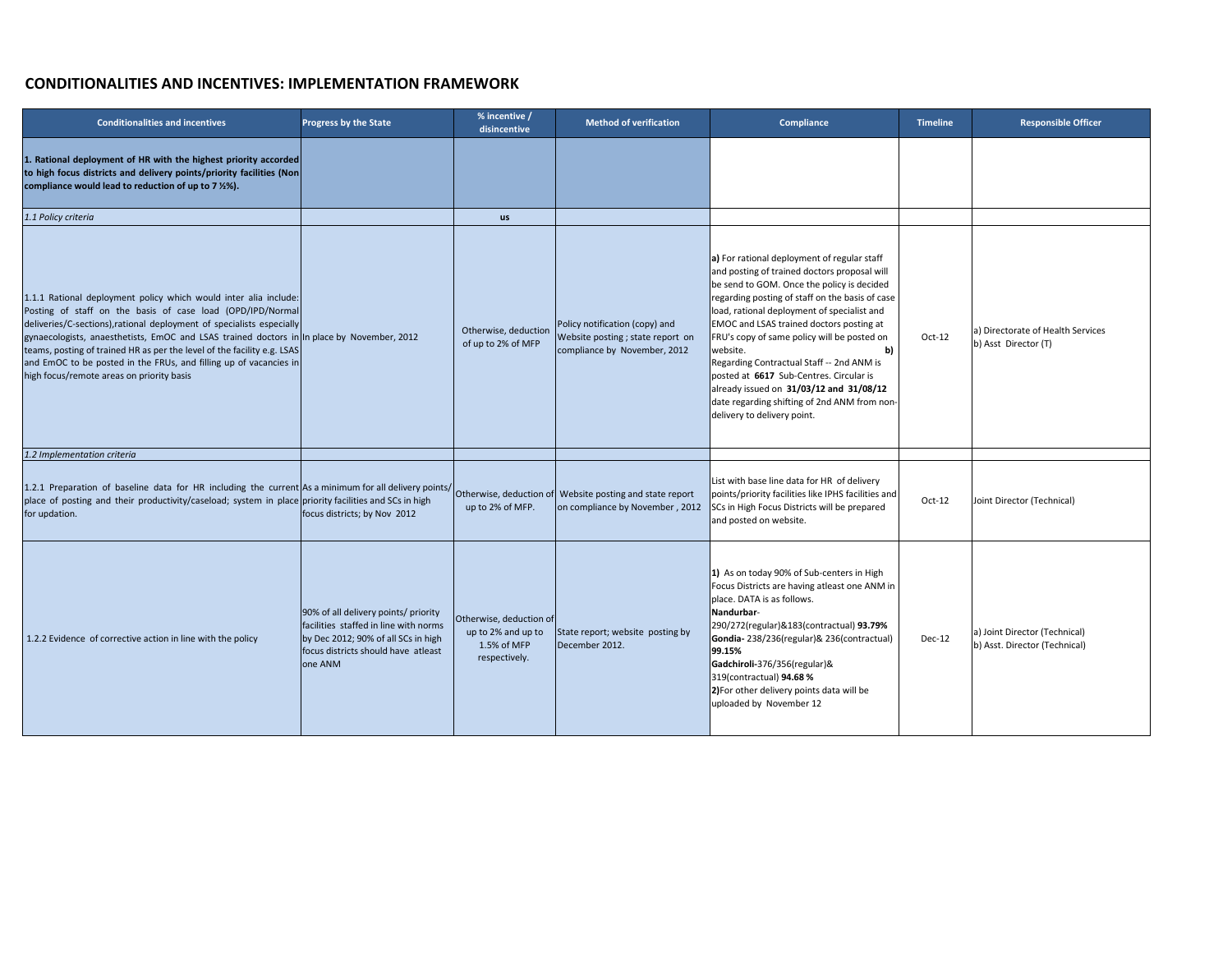| <b>Conditionalities and incentives</b>                                                                                                                                                                                                                                                                                                      | <b>Progress by the State</b>    | % incentive /<br>disincentive      | <b>Method of verification</b>                                                                                                                             | <b>Compliance</b>                                                                                                                                                                                                                                                                                                                        | <b>Timeline</b> | <b>Responsible Officer</b>                 |
|---------------------------------------------------------------------------------------------------------------------------------------------------------------------------------------------------------------------------------------------------------------------------------------------------------------------------------------------|---------------------------------|------------------------------------|-----------------------------------------------------------------------------------------------------------------------------------------------------------|------------------------------------------------------------------------------------------------------------------------------------------------------------------------------------------------------------------------------------------------------------------------------------------------------------------------------------------|-----------------|--------------------------------------------|
| 2. Facility wise performance audit and corrective action based<br>thereon. (Non compliance would lead to reduction of up to 7 %%)<br>of MFP)                                                                                                                                                                                                |                                 |                                    |                                                                                                                                                           |                                                                                                                                                                                                                                                                                                                                          |                 |                                            |
| 2.1 Policy criteria                                                                                                                                                                                                                                                                                                                         |                                 |                                    |                                                                                                                                                           |                                                                                                                                                                                                                                                                                                                                          |                 |                                            |
| 2.1.1 Range of services (as in MNH guidelines for RCH services,<br>OPD, IPD and other services to be determined by the State) By September, 2012<br>specified at least for delivery points                                                                                                                                                  |                                 | Up to 21% of MFP                   | State report and Website posting<br>by September, 2012                                                                                                    | List of Delivery points and services provided<br>as per norms will be uploaded on website                                                                                                                                                                                                                                                | Sep-12          | Joint Director (Technical)                 |
| 2.2 Implementation criteria                                                                                                                                                                                                                                                                                                                 |                                 |                                    |                                                                                                                                                           |                                                                                                                                                                                                                                                                                                                                          |                 |                                            |
| 2.2.1 Facility wise reporting on HMIS portal by all priority<br>facilities/delivery points for October( SC data if needed be By November, 2012<br>uploaded from PHC)                                                                                                                                                                        |                                 | Up to 2½% of MFP                   | State report ; State HMIS :<br>October data to be uploaded by<br>November as a minimum                                                                    |                                                                                                                                                                                                                                                                                                                                          | Octomber 12     | Dr Pawar (ADHS MIS Cell)                   |
| 2.2.2 Corrective action (priority to be given to high focus districts) By December, 2012<br>based on facility wise reporting.                                                                                                                                                                                                               |                                 | Up to 2½% of MFP                   | State reports on corrective action<br>by December, 2012. State visits                                                                                     |                                                                                                                                                                                                                                                                                                                                          |                 | Dr Pawar (ADHS MIS Cell)                   |
| 3. Gaps in implementation of JSSK (May lead to a reduction in<br>outlay upto 10% of RCH base flexi-pool.)                                                                                                                                                                                                                                   |                                 |                                    |                                                                                                                                                           |                                                                                                                                                                                                                                                                                                                                          |                 |                                            |
| 3.1 Policy criteria                                                                                                                                                                                                                                                                                                                         |                                 |                                    |                                                                                                                                                           |                                                                                                                                                                                                                                                                                                                                          |                 |                                            |
| 3.1.1 Government order for coverage of entire State regarding:<br>Free delivery (including C-section if required)<br>Free diet                                                                                                                                                                                                              |                                 | flexi-pool                         | Upto 2½% of RCH base $\vert$ Copy of GO ; Website posting                                                                                                 | As per PHD-GR 26th Sept 2011, UDD letter<br>dt: 7th January 2012 & DMER letter dt: 30th<br>May 2011, all concerned are informed to<br>provide free entitlements under JSSK<br>A.O. of Health at district level is incharge of<br>grievance cell.Specified Timeline for<br>grievance redressal will be prepared and<br>posted on website. |                 | Program Officer (RCH)<br>Dr<br>Kokne       |
| Free treatment to sick new born upto 30 days<br>Grievance redressal system with specified timelines for<br>redressal                                                                                                                                                                                                                        | By September, 2012              |                                    |                                                                                                                                                           |                                                                                                                                                                                                                                                                                                                                          |                 |                                            |
| 3.2 Implementation criteria                                                                                                                                                                                                                                                                                                                 |                                 |                                    |                                                                                                                                                           |                                                                                                                                                                                                                                                                                                                                          |                 |                                            |
| 3.2.1 State wide dissemination of GO/policy ; visible IEC in facilities By October 2012<br>and community awareness.                                                                                                                                                                                                                         |                                 | flexi-pool                         | Up to 2½% of RCH base Sample community visits show high<br>awareness.                                                                                     | JSSK Display boards are put up at 8729 sub-<br>centres, 1609 PHCs, 419 RH-SDH, 36 DH-WH<br>which comes under PHD as per report<br>received from IEC Bureau, Pune. Information<br>about JSSK regarding Toll Free No. free<br>entitlements is included in MCH cards under<br>printing.                                                     |                 | state program officer for (RCH) - Dr Kokne |
| 3.2.2 No user charges for pregnant women and newborns. Drugs,<br>diagnostics, diet should be available free. Grievance redressal By October 2012<br>system operational.                                                                                                                                                                     |                                 | flexi-pool                         | Field visits; exit interviews or<br>Upto 2½% of RCH base community level sample interviews As in 3.1.1<br>; grievance redressal records, MCTH<br>feedback |                                                                                                                                                                                                                                                                                                                                          |                 | Program Officer (RCH)<br>Dr<br>Kokne       |
| 3.2.3 At least 50% of pregnant women and sick newborns coming By November, 2012, assured<br>in should be using assumed and sashlass magne of transport, and referral transport system in place-<br>in should be using assured and cashless means of transport- and both local tie-ups and dial 108/102<br>getting a similar drop back home. | systems- as per approval in ROP | Upto 2½% of RCH base<br>flexi-pool | $-do-$                                                                                                                                                    | By end of August 22% mothers are provided<br>Home to Institution transport facility & 61 %<br>provided drop back facilities who were<br>admitted in institutions under PHD.                                                                                                                                                              |                 | Program Officer (RCH)<br>Dr<br>Kokne       |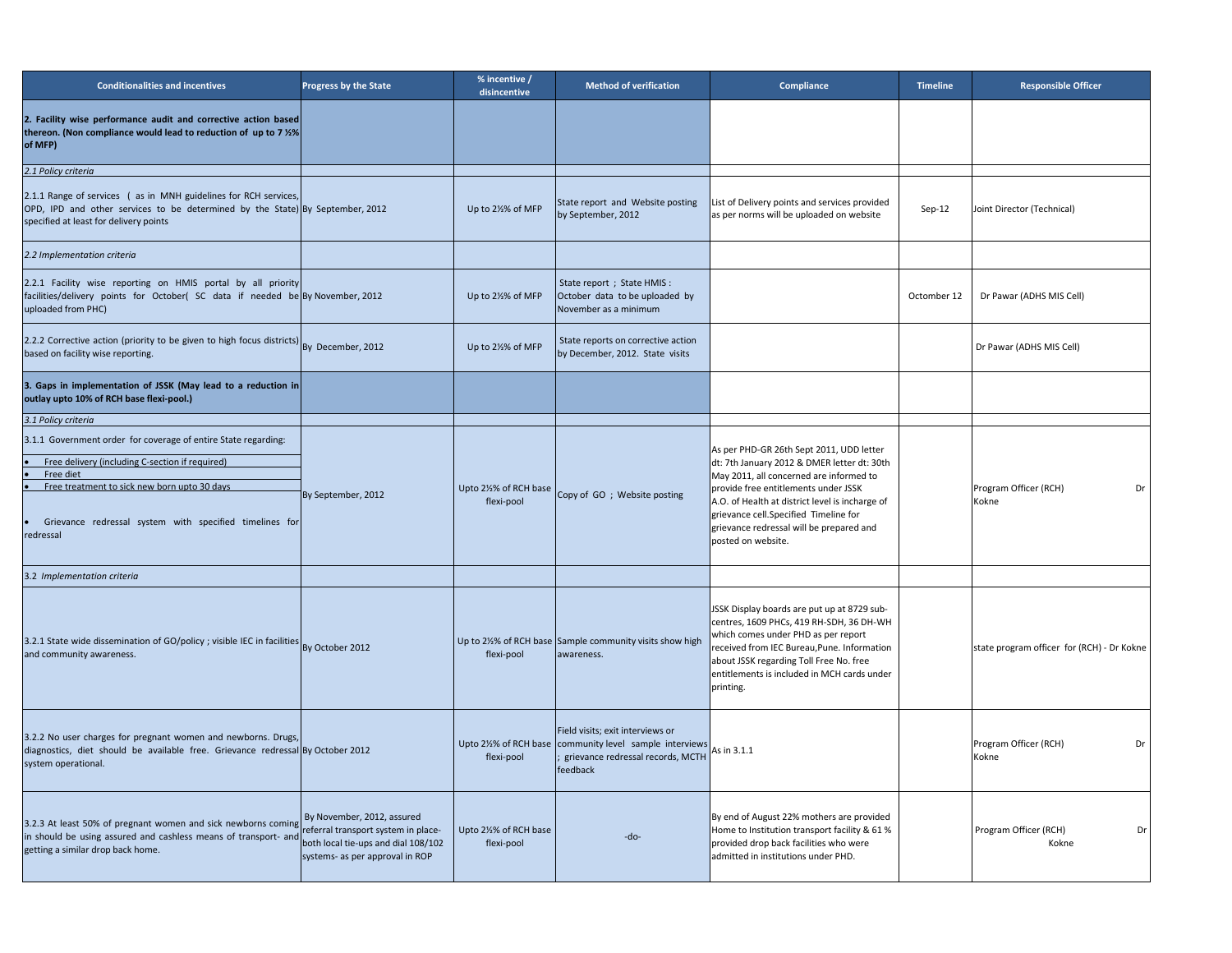| <b>Conditionalities and incentives</b>                                                                                                                                                                                                            | <b>Progress by the State</b>   | % incentive /<br>disincentive | Method of verification                         | <b>Compliance</b>                                                                                                                                                                                                                                                                                                                                                                                                                                                                                                                                                                                                                                                                                                                                                                                                                                                                        | <b>Timeline</b> | <b>Responsible Officer</b>              |
|---------------------------------------------------------------------------------------------------------------------------------------------------------------------------------------------------------------------------------------------------|--------------------------------|-------------------------------|------------------------------------------------|------------------------------------------------------------------------------------------------------------------------------------------------------------------------------------------------------------------------------------------------------------------------------------------------------------------------------------------------------------------------------------------------------------------------------------------------------------------------------------------------------------------------------------------------------------------------------------------------------------------------------------------------------------------------------------------------------------------------------------------------------------------------------------------------------------------------------------------------------------------------------------------|-----------------|-----------------------------------------|
| 4. Continued support under NRHM for 2nd ANM would be<br>contingent on improvement on ANC coverage and immunization<br>as reflected in MCTS. Vaccines, logistics and other operational<br>costs would also be calculable on the basis of MCTS data |                                |                               |                                                |                                                                                                                                                                                                                                                                                                                                                                                                                                                                                                                                                                                                                                                                                                                                                                                                                                                                                          |                 |                                         |
| 4.1 Increase in ANC coverage (first ANC and full ANC) as per MCTS Increase in April-December 2012<br>data in (1) State (2) High Focus districts                                                                                                   | over the same period last year |                               | MCTS website; state report by<br>January, 2013 | 1) State - ANC registration is 26.4%till August<br>2012 end for year 2012-13. This year<br>performance is monitored against total<br>target including urban area (corporation &<br>council) as in the last year it was for rural<br>area only. 2) High Focus Districts - ANC<br>registration is 27.6%till August 2012 end for<br>year 2012-13. 1)Training of District level<br>Officers in rural as well as urban area.<br>2) Estabilshment of MCTS call centre 3)<br>Provision of Computers in urban area as soon<br>as possible 4) Real time data entry. 5)<br>backlog of all services of mother should be<br>entered first. 6) Data entry should be done<br>after each ANC registration, after each ANC<br>Clinic do will be entered each ANC<br>registration. 7) After delivery status of<br>mother should be entered in MCTS.                                                       |                 | Program Officer (RCH)<br>Dr Kamlapurkar |
| 4.2 Increase in full immunization as per MCTS data in (1) State Increase in April-December 2012<br>(2) High Focus districts                                                                                                                       | over the same period last year |                               | MCTS website; state report by<br>January, 2013 | 1) State - Children registration is 16.5% till<br>August 2012 end for year 2012-13, This year<br>performance is monitored against total<br>target including urban area (corporation &<br>council) as in the last year it was for rural<br>area only. 2) High Focus Districts - Children<br>registration is 18.8%till August 2012 end for<br>year 2012-13.<br>1) Training of District level Officers in rural as<br>well as urban area.<br>2) Estabilshment of MCTS call centre 3)<br>Provision of Computers in urban area as soon<br>as possible 4) Real time data entry. 5)<br>backlog of all services of Children should be<br>entered first. 6) Data entry should be done<br>after each Immunization, 7) Entryf of each<br>immunization given to child will be entered<br>on second day after delivery birth of child<br>should be registerd and further services<br>should be given. |                 | Program Officer (RCH)<br>Dr Kamlapurkar |
| 5. Responsiveness, transparency and accountability (incentive<br>upto 8% of MFP).                                                                                                                                                                 |                                |                               |                                                |                                                                                                                                                                                                                                                                                                                                                                                                                                                                                                                                                                                                                                                                                                                                                                                                                                                                                          |                 |                                         |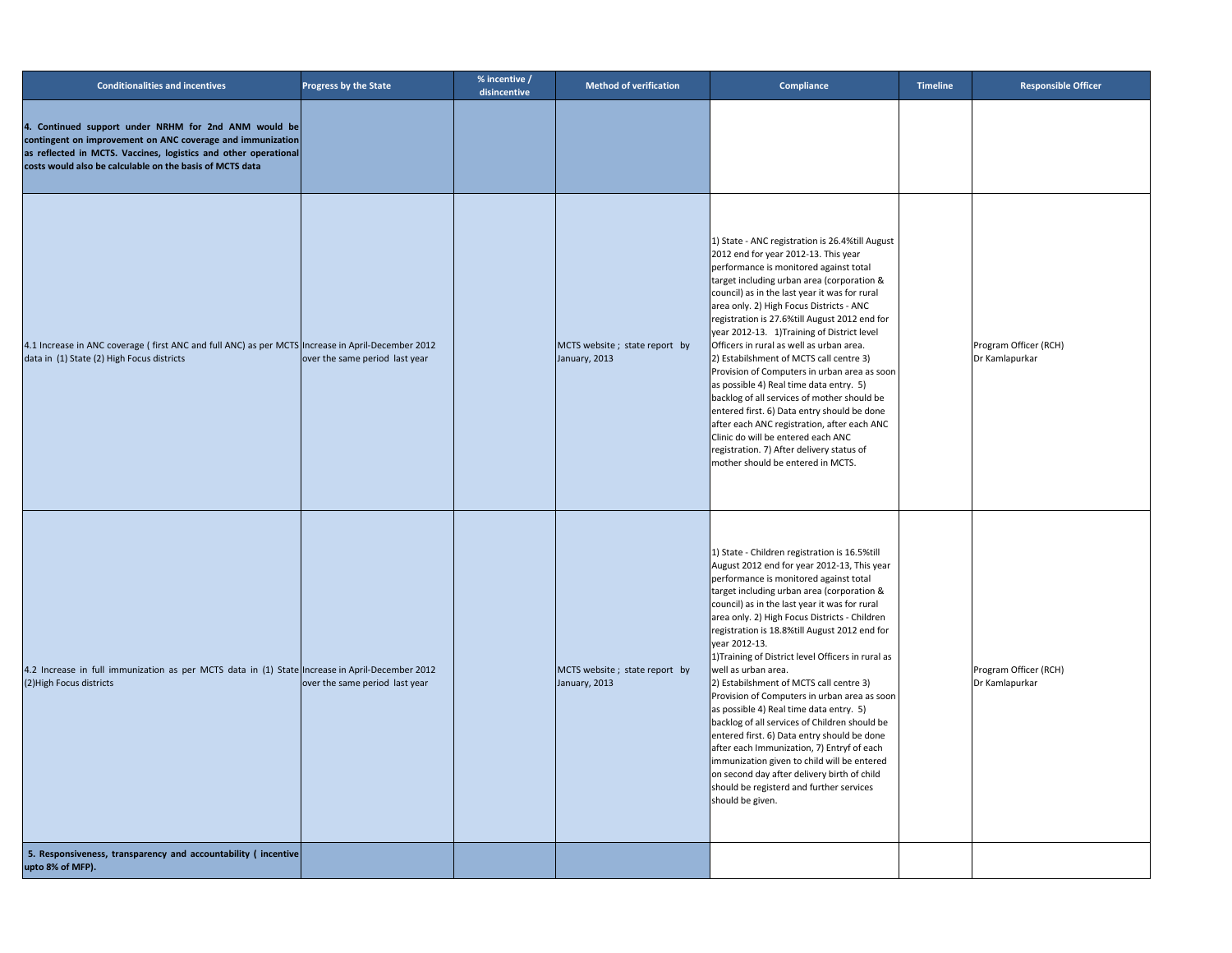| <b>Conditionalities and incentives</b>                                                                                                                                                                                                                                                                                                                                               | <b>Progress by the State</b>                                                                                                                                                   | % incentive /<br>disincentive | <b>Method of verification</b>                                                                | <b>Compliance</b> | <b>Timeline</b> | <b>Responsible Officer</b>                                                                                                                                          |
|--------------------------------------------------------------------------------------------------------------------------------------------------------------------------------------------------------------------------------------------------------------------------------------------------------------------------------------------------------------------------------------|--------------------------------------------------------------------------------------------------------------------------------------------------------------------------------|-------------------------------|----------------------------------------------------------------------------------------------|-------------------|-----------------|---------------------------------------------------------------------------------------------------------------------------------------------------------------------|
| 5.1 Demonstrated initiatives including innovations for<br>responsiveness in particular to local health needs e.g use of<br>epidemiological data, active participation of public<br>representatives in DHS / RKS meetings, etc.                                                                                                                                                       |                                                                                                                                                                                |                               | State report (format in Annex 1) by<br>November, 2012 ; state visits for<br>rapid appraisal. |                   |                 | state program officer for RKS and DHS-Mr<br>Bhalerao.                                                                                                               |
| 5.2 Demonstrated initiatives /innovations for transparency e.g.<br>mandatory disclosures and other important information including<br>HR posting to be displayed on State NRHM website, schedule of<br>MMUs and RCH camps etc. to be disseminated among user groups send brief report in line with format<br>in addition to these being displayed in the State NRHM websites<br>etc. | Initiative / Innovation implemented<br>and impact demonstrated; State to<br>provided in Annex 1 by November,<br>2012. (3 best practices, preferably<br>one in each of 3 areas) |                               |                                                                                              |                   |                 | state program officer for Website-Dr<br>Tayade,<br>state<br>Program Officer (RCH) - DR S.J.Kulkarni,<br>state program officer for MMU -MR<br>Jadhav (Sr.Consultant) |
| [5.3 Demonstrated initiatives /innovation for accountability: e.g.]<br>call centre for integrated grievance handling system, aggrieved<br>party to receive sms with a grievance registered number; action<br>taken within stipulated time; community monitoring; Jan sunwai<br>etc.                                                                                                  |                                                                                                                                                                                | Up to 8% of MFP               |                                                                                              |                   |                 | state program officer for grievance cell<br>CBM - Mr Bhalerao.                                                                                                      |
| 6. Quality assurance (incentive upto 3% of MFP).                                                                                                                                                                                                                                                                                                                                     |                                                                                                                                                                                |                               |                                                                                              |                   |                 |                                                                                                                                                                     |
| 6.1 Policy criteria                                                                                                                                                                                                                                                                                                                                                                  |                                                                                                                                                                                |                               |                                                                                              |                   |                 |                                                                                                                                                                     |
| 6.1.1 States notify quality policy/strategy (align to national policy) In place by November 2012<br>as well as standards                                                                                                                                                                                                                                                             |                                                                                                                                                                                |                               |                                                                                              |                   |                 |                                                                                                                                                                     |
| 6.2 Implementation criteria                                                                                                                                                                                                                                                                                                                                                          |                                                                                                                                                                                | Up to 3% of MFP               | Notification and state report by                                                             |                   |                 | Dr Chitale                                                                                                                                                          |
| $6.2.1$ Constitute dedicated teams. Training of state and district State team trained by November<br>quality team and DH quality team completed.                                                                                                                                                                                                                                     | 2012                                                                                                                                                                           |                               | November, 2012.                                                                              |                   |                 | <b>IPHS WING</b>                                                                                                                                                    |
| 6.2.2 Current levels of quality measured for all "priority facilities"<br>and scored and available on public domain. Deadlines for each<br>facility to achieve quality standards declared.                                                                                                                                                                                           |                                                                                                                                                                                |                               | Quality scores of all priority facilities<br>available in public domain.                     |                   |                 | Dr Chitale<br><b>IPHS WING</b>                                                                                                                                      |
| 7. Inter-sectoral convergence (incentive upto 3% of MFP).                                                                                                                                                                                                                                                                                                                            |                                                                                                                                                                                |                               |                                                                                              |                   |                 | All Bureau Chiefs                                                                                                                                                   |
| 7.1 Policy criteria                                                                                                                                                                                                                                                                                                                                                                  |                                                                                                                                                                                |                               |                                                                                              |                   |                 |                                                                                                                                                                     |
| 7.1.1 Implementation frame work for intersectoral convergence<br>with allied sectors/departments                                                                                                                                                                                                                                                                                     | By November 2012                                                                                                                                                               | Up to 1% of MFP               | State report (copy of<br>(implementation framework)                                          |                   |                 |                                                                                                                                                                     |
| 7.2 Implementation criteria                                                                                                                                                                                                                                                                                                                                                          |                                                                                                                                                                                |                               |                                                                                              |                   |                 |                                                                                                                                                                     |
| 7.2.1 Intersectoral convergence opportunities identified with WCD, By November 2012<br>PHED, education, etc. and action initiated.                                                                                                                                                                                                                                                   |                                                                                                                                                                                | Up to 2% of MFP               | Government order, State report                                                               |                   |                 |                                                                                                                                                                     |
| 8. Recording of vital events including strengthening of civil<br>registration of births and deaths (incentive upto 2% of MFP).                                                                                                                                                                                                                                                       |                                                                                                                                                                                |                               |                                                                                              |                   |                 | Dr Chavan (HIVS)                                                                                                                                                    |
| 8.1 A strategy paper identifying reasons and the road map for By October 2012<br>increasing registration                                                                                                                                                                                                                                                                             |                                                                                                                                                                                | Up to 1% of MFP               | Strategy document and policy<br>statement.                                                   |                   |                 |                                                                                                                                                                     |
| 8.2 Death reports with cause of death (especially any under 5 child<br>or any woman in 15 to 49 age group) shared with district health By November 2012<br>team on monthly basis.                                                                                                                                                                                                    |                                                                                                                                                                                | Up to 1% of MFP               | Death reports received at district<br>level- verified in sample of districts.                |                   |                 |                                                                                                                                                                     |